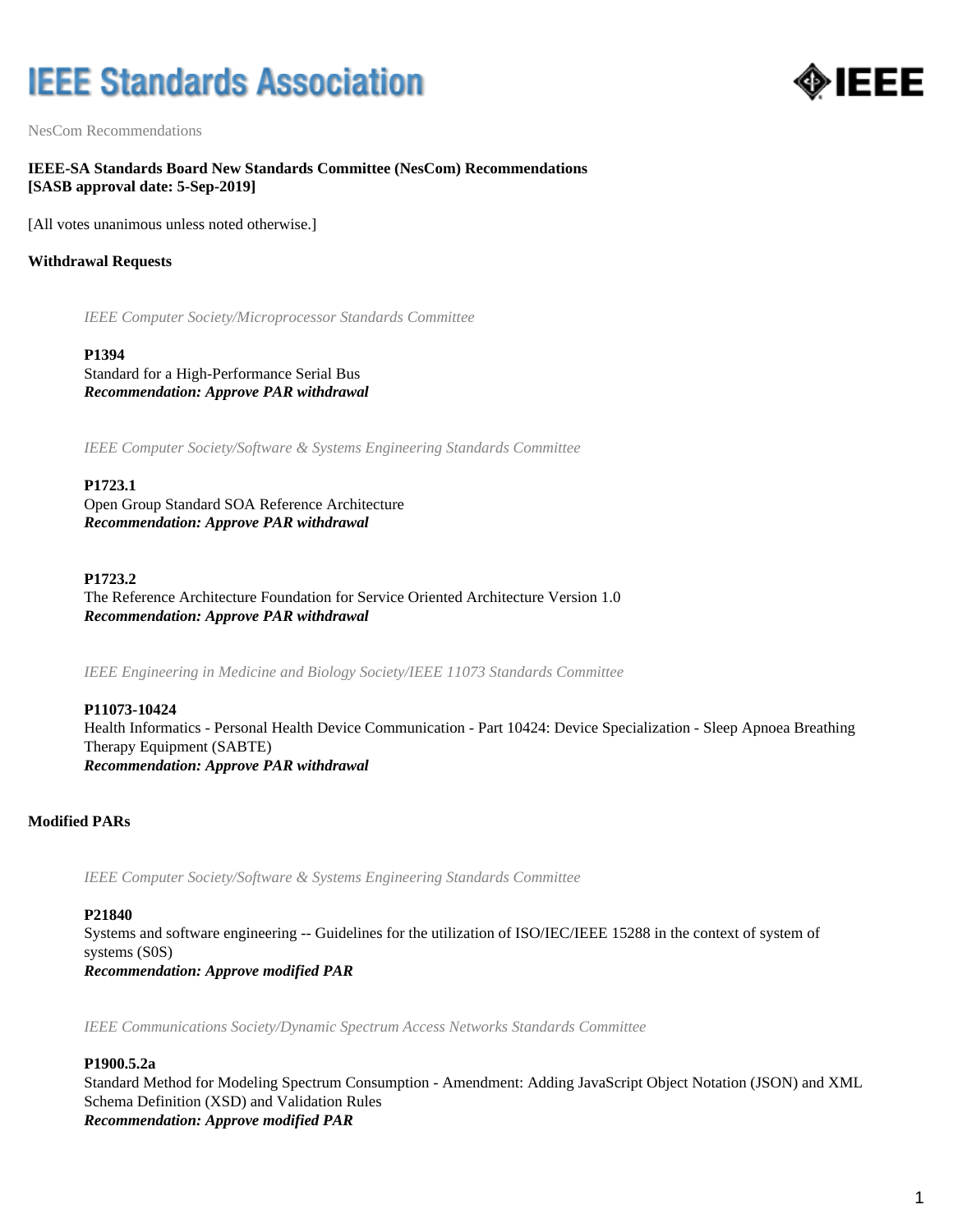*IEEE Industry Applications Society/Petroleum & Chemical Industry*

# **P1349**

Guide for the Application of Electric Machines in Zone 2 and Class I, Division 2 Hazardous (Classified) Locations *Recommendation: Approve modified PAR*

# **Extension Requests**

*IEEE Antennas and Propagation Society/Antennas and Propagation Standards Committee*

# **P149**

Recommended Practice for Antenna Measurements *Recommendation: Approve request for an extension until December 2020*

*IEEE Computer Society/LAN/MAN Standards Committee*

# **P802.1AS**

Standard for Local and Metropolitan Area Networks - Timing and Synchronization for Time-Sensitive Applications *Recommendation: Approve request for an extension until December 2021*

# **P802.1Qcj**

Standard for Local and Metropolitan Area Networks -- Bridges and Bridged Networks Amendment: Automatic Attachment to Provider Backbone Bridging (PBB) services *Recommendation: Approve request for an extension until December 2021*

# **P802.15.22.3**

Standard for Spectrum Characterization and Occupancy Sensing *Recommendation: Approve request for an extension until December 2020*

# **P802E**

Recommended Practice for Privacy Considerations for IEEE 802 Technologies *Recommendation: Approve request for an extension until December 2021*

*IEEE Communications Society/Dynamic Spectrum Access Networks Standards Committee*

# **P1900.5.1**

Standard Policy Language for Dynamic Spectrum Access Systems *Recommendation: Defer request for an extension until 6 November 2019. The extension request is deferred to see if the ballot pool is formed and balloting is initiated before the next NesCom meeting. (10 approve, 1 abstain [Ulema])*

# **P1900.6b**

Standard for Spectrum Sensing Interfaces and Data Structures for Dynamic Spectrum Access and other Advanced Radio Communication Systems. Spectrum Database Interfaces Amendment *Recommendation: Approve request for an extension until December 2020*

*IEEE Engineering in Medicine and Biology Society/IEEE 11073 Standards Committee*

# **P11073-10420**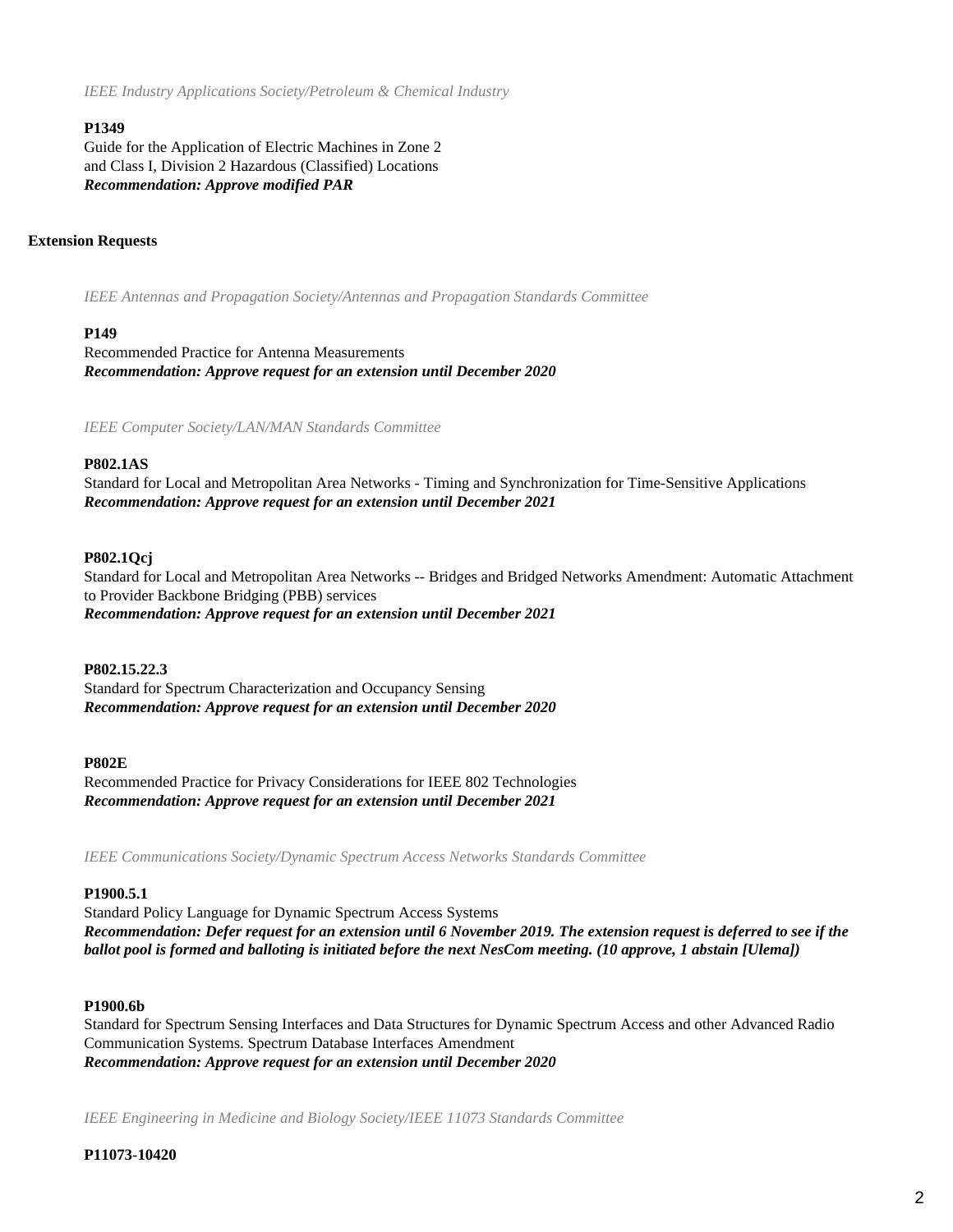Health Informatics - Personal Health Device Communication Part 10420: Device Specialization - Body Composition Analyzer

*Recommendation: Approve request for an extension until December 2021*

# **P11073-10426**

Health Informatics - Personal Health Device Communication - Device Specialization - Home Healthcare Environment Ventilator *Recommendation: Approve request for an extension until December 2022*

*IEEE Engineering in Medicine and Biology Society/Standards Committee*

# **P3333.2.5**

Standard for Bio-CAD File Format for Medical Three-Dimensional (3D) Printing *Recommendation: Approve request for an extension until December 2021*

*IEEE Industry Applications Society/Technical Books Coordinating Committee*

# **P3005.4**

Recommended Practice for Design and Operational Considerations for Improving the Reliability of Emergency and Stand-By Power Systems

*Recommendation: Approve request for an extension until December 2020*

*IEEE Industrial Electronics Society/Industrial Electronics Society Standards Committee*

# **P2660.1**

Recommended Practices on Industrial Agents: Integration of Software Agents and Low Level Automation Functions *Recommendation: Approve request for an extension until December 2020*

*IEEE Instrumentation and Measurement Society/TC4 - High Frequency Measurement*

# **P287.2**

Recommended Practice for Precision Coaxial Connectors at RF, Microwave and Millimeter-wave Frequencies - Part 2: Test Procedures

*Recommendation: Approve request for an extension until December 2021*

# **P287.3**

Recommended Practice for Precision Coaxial Connectors at RF, Microwave and Millimeter-wave Frequencies - Part 3: Connector Effects, Uncertainty Specifications and Recommendations for Performance *Recommendation: Approve request for an extension until December 2021*

*IEEE Microwave Theory and Techniques Society/Standards Coordinating Committee*

# **P1770**

Recommended Practice for The Usage of Terms Commonly Employed In the Field of Large-Signal Vector Network Analysis *Recommendation: Approve request for an extension until December 2021*

*IEEE Power and Energy Society/Energy Development & Power Generation*

# **P125**

Recommended Practice for Preparation of Equipment Specifications for Speed-Governing of Hydraulic Turbines Intended to Drive Electric Generators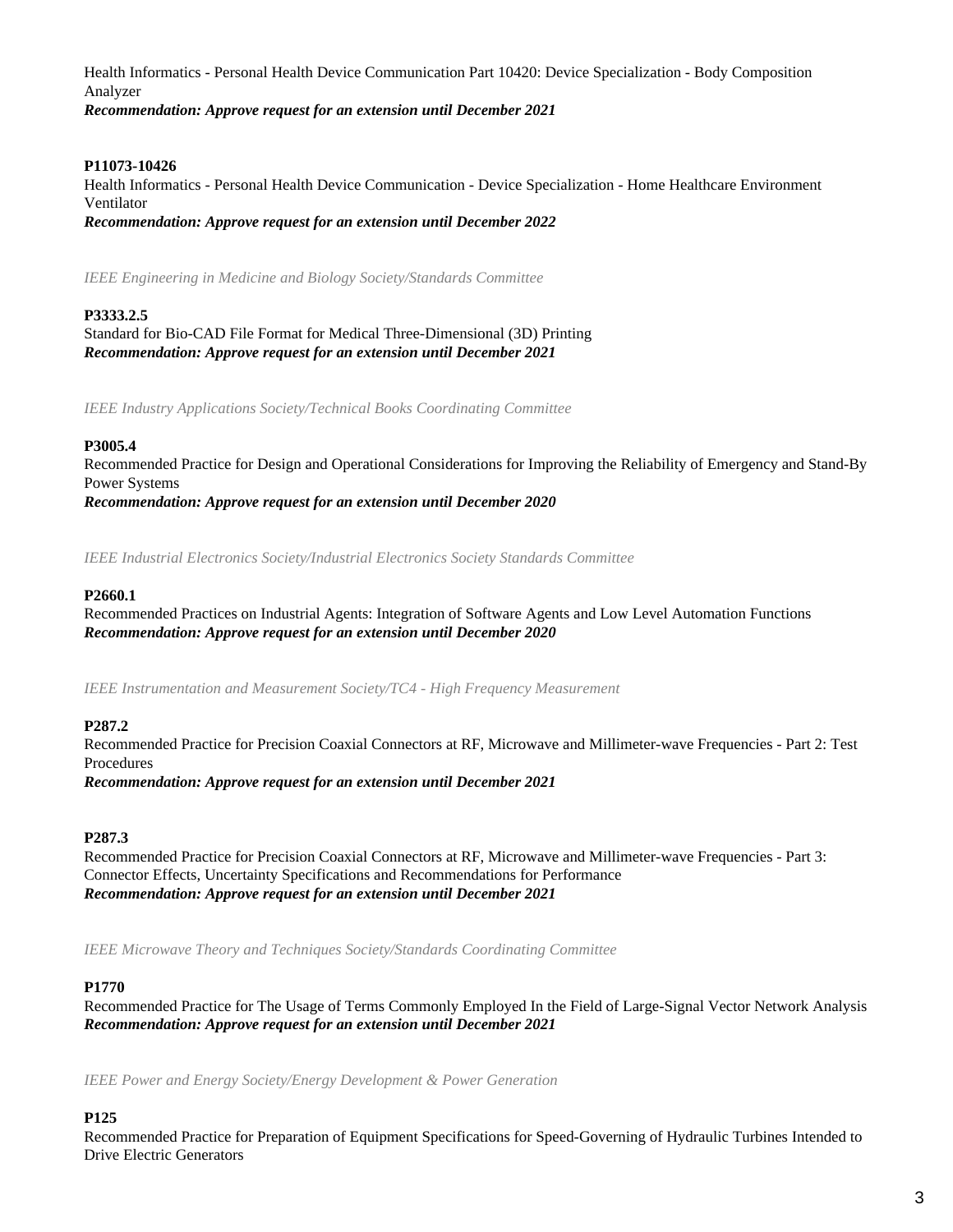# *Recommendation: Approve request for an extension until December 2021*

*IEEE Power and Energy Society/Electric Machinery*

# **P1553**

Standard for Voltage Endurance Testing of Form-Wound Coils and Bars for Hydrogenerators *Recommendation: Approve request for an extension until December 2021*

*IEEE Power and Energy Society/Insulated Conductors*

### **P1406**

Guide for the Use of Gas-in-Fluid Analysis for Paper and Laminated Paper-Polypropylene Insulated Cable Systems *Recommendation: Approve request for an extension until December 2020*

*IEEE Power and Energy Society/Power System Relaying and Control*

## **PC37.91**

Guide for Protecting Power Transformers *Recommendation: Approve request for an extension until December 2020*

#### **PC37.108**

Guide for the Protection of Secondary Network Systems *Recommendation: Approve request for an extension until December 2020*

# **PC37.110**

Guide for the Application of Current Transformers Used for Protective Relaying Purposes *Recommendation: Approve request for an extension until December 2021*

#### **PC37.230**

Guide for Protective Relay Applications to Distribution Lines *Recommendation: Approve request for an extension until December 2020*

#### **PC37.233**

Guide for Power System Protection Testing *Recommendation: Approve request for an extension until December 2021*

**PC37.235** Guide for the Application of Rogowski Coils Used for Protective Relaying Purposes *Recommendation: Approve request for an extension until December 2021*

*IEEE Power and Energy Society/Surge Protective Devices/Low Voltage*

#### **PC62.42.4**

Guide for the Application of Surge-Protective Components in Surge Protective Devices and Equipment Ports - Part 4 Thermally Activated Current Limiters *Recommendation: Approve request for an extension until December 2020*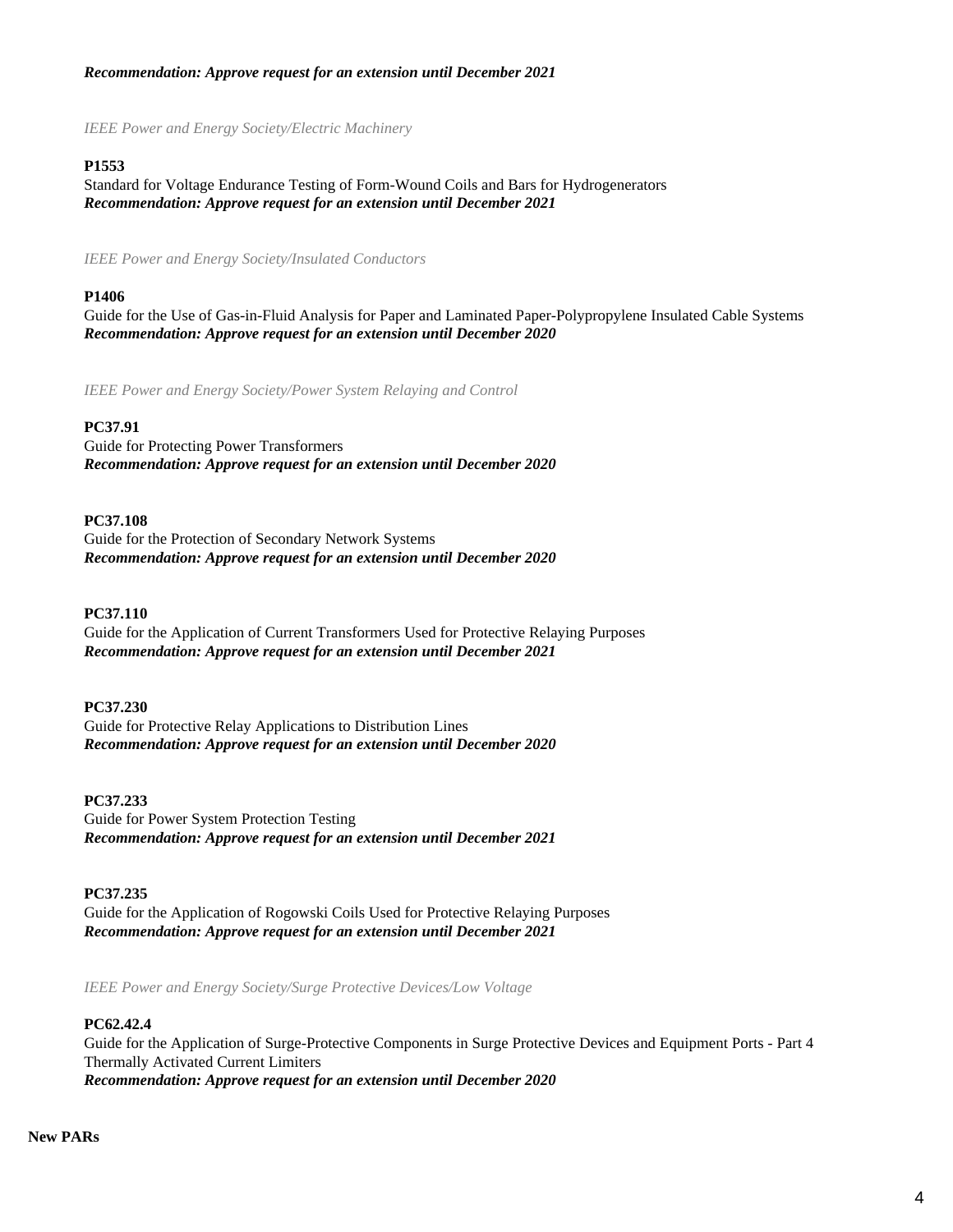*IEEE SA Board of Governors/Corporate Advisory Group*

### **P2839**

Recommended Practice for Vital Computer for Rail Safety-related Application *Recommendation: Approve new PAR until December 2023*

*IEEE Computer Society/LAN/MAN Standards Committee*

#### **P802.1ABdh**

Standard for Local and Metropolitan Area Networks - Station and Media Access Control Connectivity Discovery Amendment: Support for Multiframe Protocol Data Units *Recommendation: Approve new PAR until December 2023*

## **P802.1Qdj**

Standard for Local and Metropolitan Area Networks--Bridges and Bridged Networks Amendment: Configuration Enhancements for Time-Sensitive Networking *Recommendation: Approve new PAR until December 2023*

**P802.3cv** Standard for Ethernet Amendment: Maintenance #15: Power over Ethernet *Recommendation: Approve new PAR until December 2023*

*IEEE Computer Society/Standards Activities Board*

#### **P2807.1**

Standard for Technical Requirements and Evaluation of Knowledge Graphs *Recommendation: Approve new PAR until December 2023*

#### **P2830**

Standard for Technical Framework and Requirements of Shared Machine Learning *Recommendation: Approve new PAR until December 2023*

#### **P2840**

Standard for Responsible AI Licensing *Recommendation: Approve new PAR until December 2023*

#### **P2841**

Framework and Process for Deep Learning Evaluation *Recommendation: Approve new PAR until December 2023*

#### **P2842**

Recommended Practice for Secure Multi-party Computation *Recommendation: Approve new PAR until December 2023*

#### **P2888.1**

Specification of Sensor Interface for Cyber and Physical World *Recommendation: Approve new PAR until December 2023*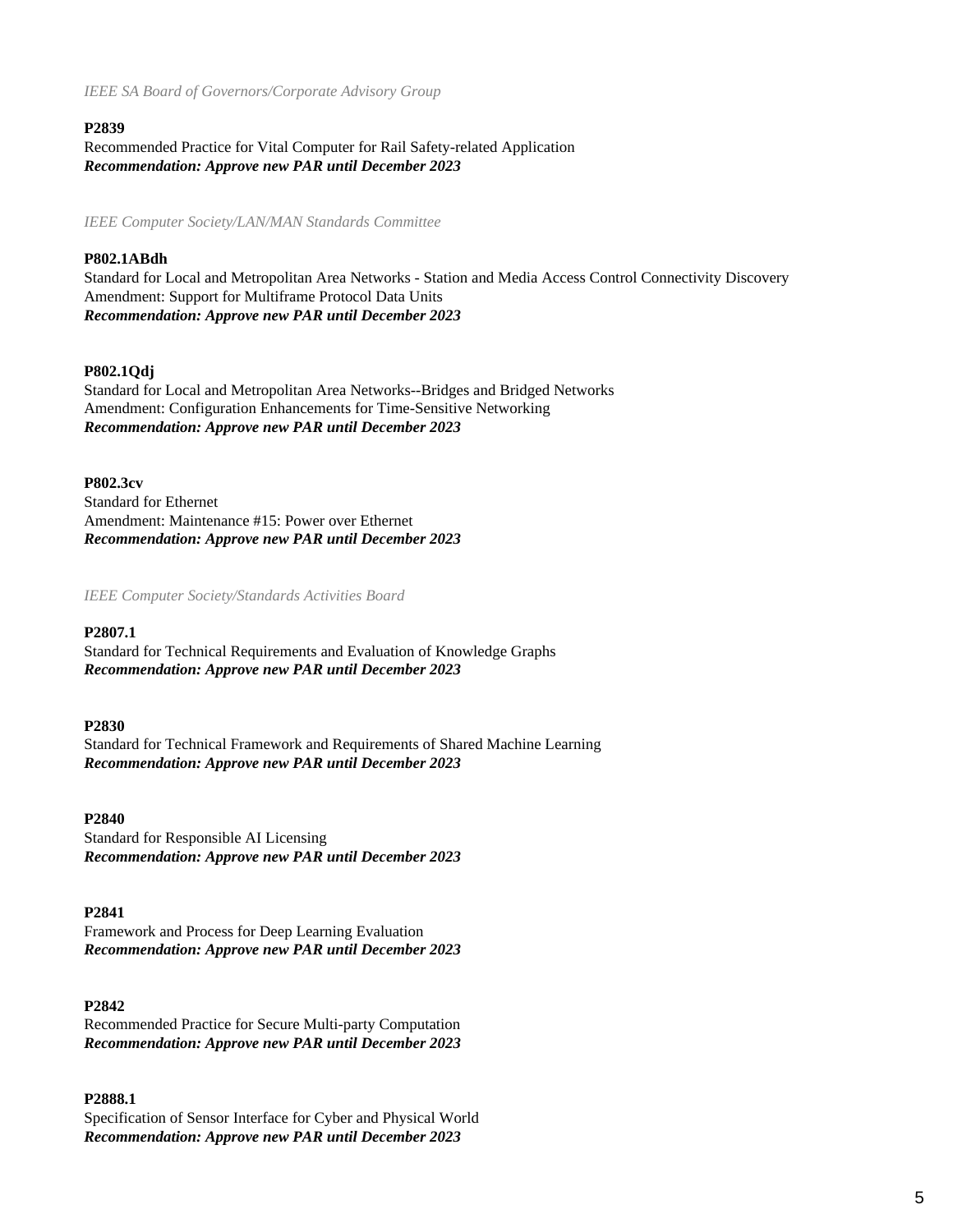*IEEE Consumer Electronics Society/Standards Committee*

## **P2823**

Standard for System Architecture and Technical Requirements for Smart Speakers *Recommendation: Approve new PAR until December 2023*

## **P2843**

Standard for Measuring Accessibility Experience and Compliance *Recommendation: Approve new PAR until December 2023*

*IEEE Education Society/Standards Committee*

#### **P2834**

Standard for Secure and Trusted Learning Systems *Recommendation: Approve new PAR until December 2023*

*IEEE Engineering in Medicine and Biology Society/IEEE 11073 Standards Committee*

#### **P11073-40101**

Health informatics - Device interoperability - Part 40101: Cybersecurity - Processes for vulnerability assessment *Recommendation: Conditionally approve new PAR until December 2023; contingent upon acronyms being spelled out in section 5.4. NB: The condition has been met.*

### **P11073-40102**

Health informatics - Device interoperability - Part 40102: Cybersecurity - Capabilities for Mitigation *Recommendation: Conditionally approve new PAR until December 2023; contingent upon acronyms being spelled out at first use. NB: The condition has been met.*

*IEEE Industry Applications Society/Petroleum & Chemical Industry*

# **P61886.2** Subsea Power Transformers *Recommendation: Approve new PAR until December 2023*

*IEEE Microwave Theory and Techniques Society/Standards Coordinating Committee*

#### **P2822**

Recommended Practice for Microwave, Millimeter-wave and THz On-Wafer Calibrations, De-Embedding and Measurements *Recommendation: Conditionally approve new PAR until December 2023; contingent upon Working Group Chair information displaying on the PAR. (9 approve, 1 disapprove [Burse], 1 abstain [Winston]) NB: The condition has been met.*

*IEEE Power and Energy Society/Energy Storage & Stationary Battery Committee*

#### **P1679.4**

Guide for the characterization and evaluation of alkaline batteries in stationary applications *Recommendation: Approve new PAR until December 2023*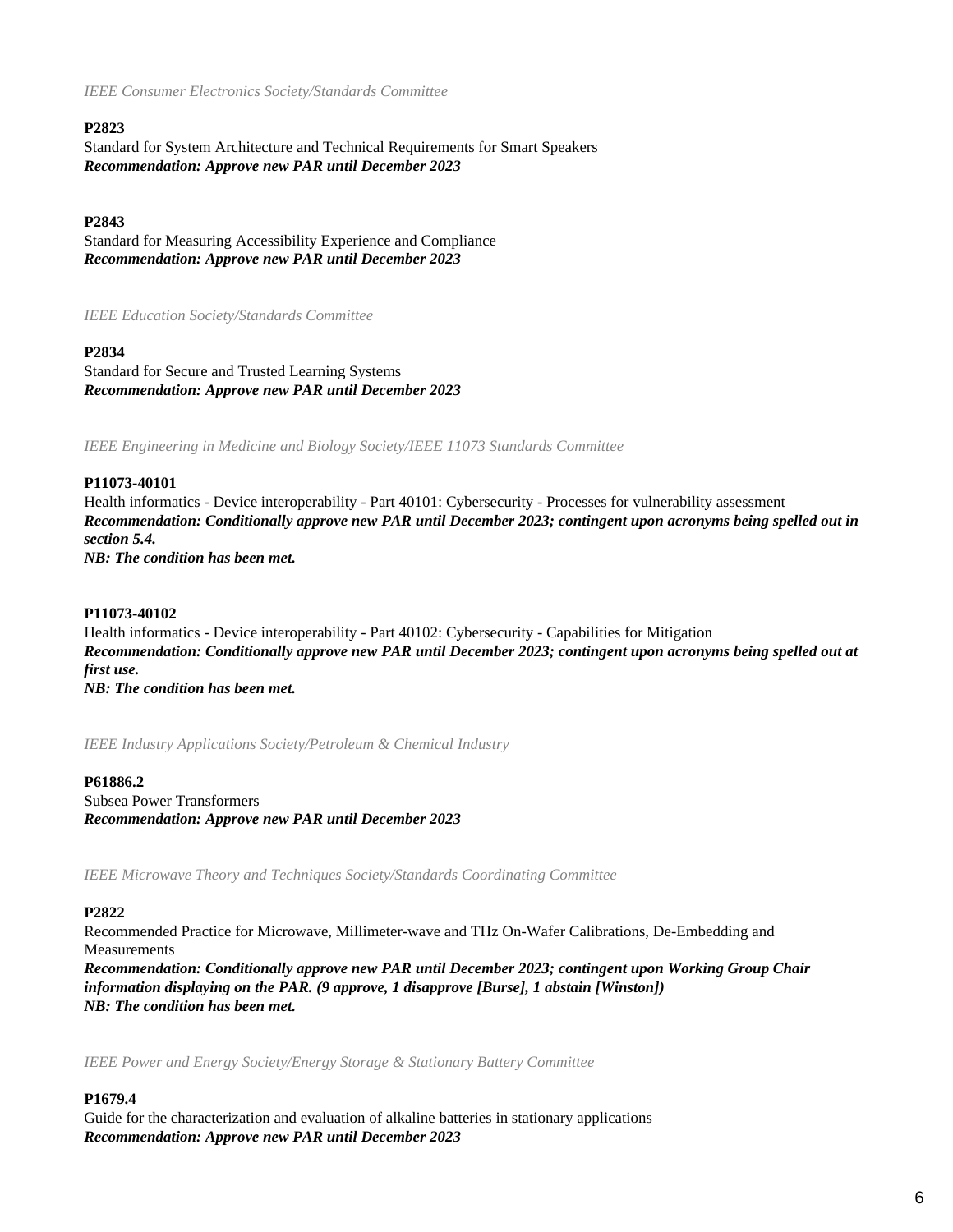# **P2836**

Recommended Practice for Performance Testing of Electrical Energy Storage (EES) System in Electric Charging Stations in Combination with Photovoltaic (PV) *Recommendation: Approve new PAR until December 2023*

*IEEE Power and Energy Society/Substations*

# **P2825**

Guide for Static Synchronous Series Compensator (SSSC) General Requirements and Test Methods *Recommendation: Approve new PAR until December 2023*

# **P2829**

Guide for Handling Non-Sulphur Hexafluoride (SF6) Gas Mixtures for High Voltage Equipment *Recommendation: Conditionally approve new PAR until December 2023; contingent upon the acronym for sulphur hexafluoride being spelled out in the PAR title. NB: The condition has been met.*

*IEEE Power and Energy Society/Transmission and Distribution*

# **P2824**

Guide for Testing Mechanical Acoustic Imaging of High Voltage Reactors *Recommendation: Approve new PAR until December 2023*

# **P2828**

Guide For Measuring Method of Overhead Power Transmission Line Galloping Based on Monocular Video *Recommendation: Approve new PAR until December 2023*

# **P2831**

Recommended Practice for Distributed Traveling Wave Fault Location Device for High Voltage Direct Current Transmission (HVDC) Transmission Lines *Recommendation: Approve new PAR until December 2023*

# **P2832**

Guide for Control and Protection System test of Hybrid Multi-terminal High Voltage Direct Current (HVDC) Systems *Recommendation: Approve new PAR until December 2023*

# **P2833**

Guide for Overhead Transmission Lines with Composite-Insulated-Crossarm Supports *Recommendation: Approve new PAR until December 2023*

# **P2837**

Guide for Technical Requirements for Hybrid High-Voltage Direct-Current Transmission Protection and Control Equipment *Recommendation: Approve new PAR until December 2023*

*IEEE Power and Energy Society/Transformers*

# **PC57.170**

Guide for the Condition Assessment of Liquid Immersed Transformers, Reactors and Their Components *Recommendation: Approve new PAR until December 2023*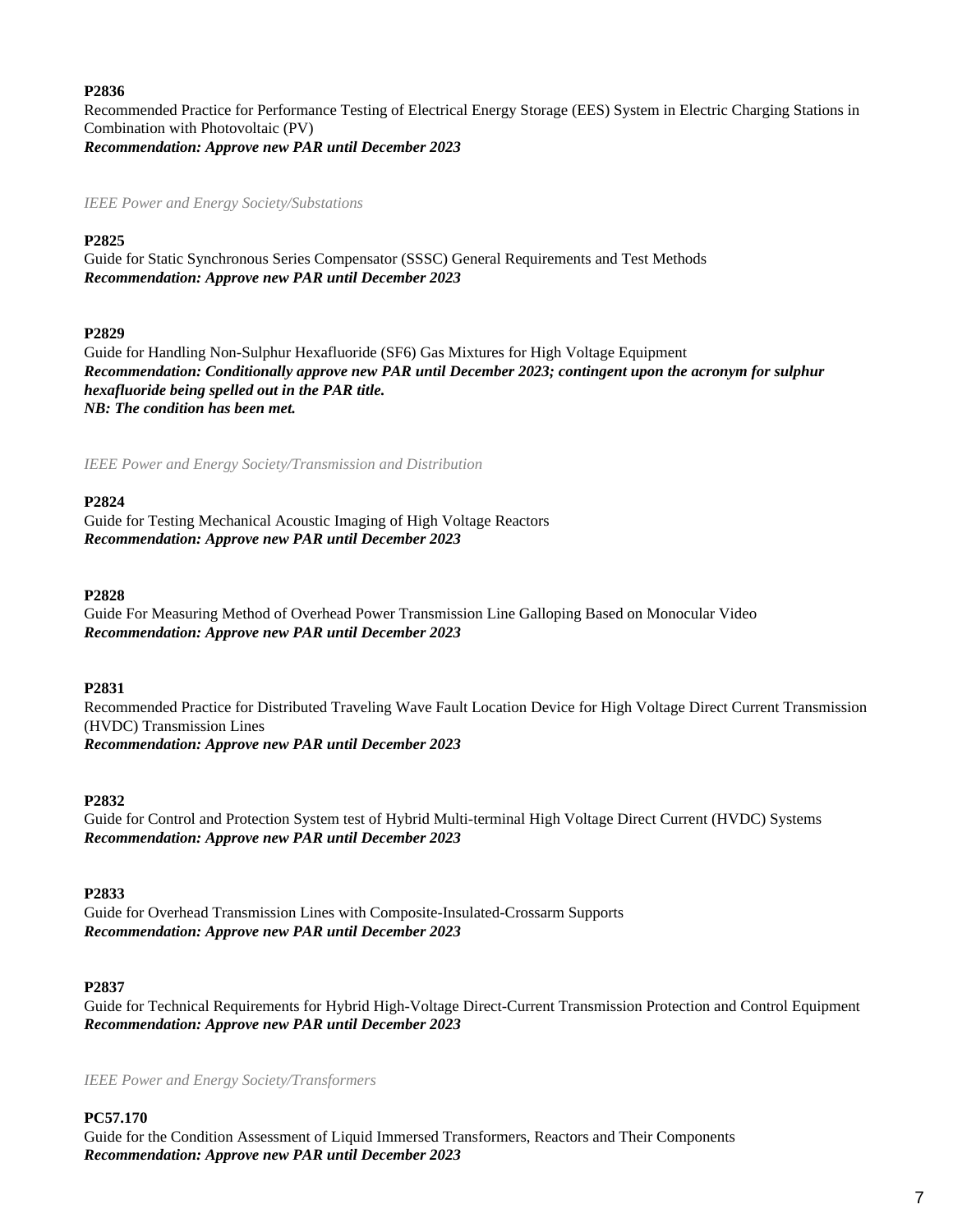*IEEE Photonics Society/Standards Committee*

# **P2067**

Fiber Optic Sensors - Fiber Bragg Grating Interrogator Standard - Terminology and Definitions *Recommendation: Approve new PAR until December 2023*

*IEEE-SASB Coordinating Committees/SCC21 - Fuel Cells, Photovoltaics, Dispersed Generation, and Energy Storage*

# **P1547a**

Standard for Interconnection and Interoperability of Distributed Energy Resources with Associated Electric Power Systems Interfaces

Amendment to IEEE Std 1547-2018 to provide more flexibility for adoption of abnormal operating performance Category III *Recommendation: Approve new PAR until December 2023*

# **PARs for the Revision of Standards**

*IEEE Computer Society/LAN/MAN Standards Committee*

#### **P802.15.9**

Standard for Transport of Key Management Protocol (KMP) Datagrams *Recommendation: Approve PAR for the revision of a standard until December 2023*

*IEEE Computer Society/Learning Technology*

## **P1484.11.2**

Standard for Learning Technology - ECMAScript Application Programming Interface for Content to Runtime Services Communication *Recommendation: Approve PAR for the revision of a standard until December 2023*

**P1484.12.1** Standard for Learning Object Metadata *Recommendation: Approve PAR for the revision of a standard until December 2023*

*IEEE Computer Society/Portable Applications*

# **P1003.1**

Standard for Information Technology--Portable Operating System Interface (POSIX(R)) Base Specifications, Issue 8 *Recommendation: Approve PAR for the revision of a standard until December 2023*

*IEEE Computer Society/Software & Systems Engineering Standards Committee*

# **P14764**

Software Engineering - Software Life Cycle Processes - Maintenance *Recommendation: Approve PAR for the revision of a standard until December 2023*

# **P24774**

Guide--Adoption of ISO/IEC TR 24474:2010 Systems and Systems and software engineering -- Life cycle management -- Process description *Recommendation: Approve PAR for the revision of a standard until December 2023*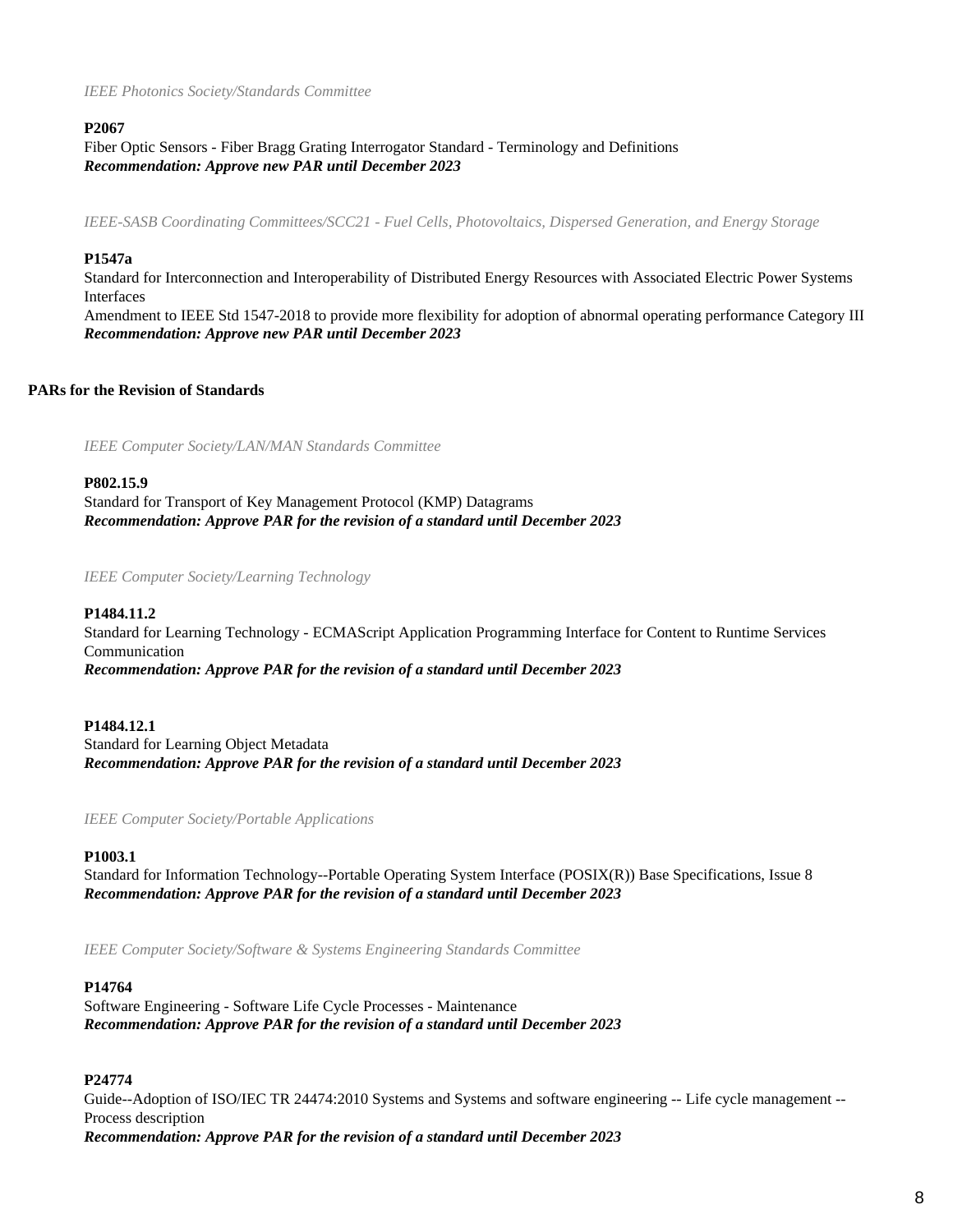*IEEE Computer Society/Test Technology*

# **P1149.7**

Standard for Reduced-Pin and Enhanced-Functionality Test Access Port and Boundary-Scan Architecture *Recommendation: Approve PAR for the revision of a standard until December 2023*

# **P1500**

Standard Testability Method for Embedded Core-based Integrated Circuits *Recommendation: Approve PAR for the revision of a standard until December 2023*

*IEEE Power and Energy Society/Electric Machinery*

# **P286**

Recommended Practice for Measurement of Power Factor Tip-Up of Electric Machinery Stator Coil Insulation *Recommendation: Approve PAR for the revision of a standard until December 2023*

*IEEE Power and Energy Society/Energy Storage & Stationary Battery Committee*

# **P535**

Standard for Qualification of Class 1E Vented Lead Acid Storage Batteries for Nuclear Power Generating Stations *Recommendation: Approve PAR for the revision of a standard until December 2023*

*IEEE Power and Energy Society/Nuclear Power Engineering*

#### **P383**

Standard for Qualifying Electric Cables and Splices for Nuclear Facilities *Recommendation: Approve PAR for the revision of a standard until December 2023*

#### **P387**

Standard for Criteria for Diesel Generator Units Applied as Standby Power Supplies for Nuclear Power Generating Stations *Recommendation: Approve PAR for the revision of a standard until December 2023*

*IEEE Power and Energy Society/Power System Relaying and Control*

# **PC37.99**

Guide for the Protection of Shunt Capacitor Banks *Recommendation: Approve PAR for the revision of a standard until December 2023*

#### **PC37.109**

Guide for the Protection of Shunt Reactors *Recommendation: Approve PAR for the revision of a standard until December 2023*

*IEEE Power and Energy Society/Substations*

# **PC37.122.3**

Guide for Sulphur Hexafluoride (SF6) Gas Handling for High-Voltage (over 1000 Vac) Equipment *Recommendation: Approve PAR for the revision of a standard until December 2023*